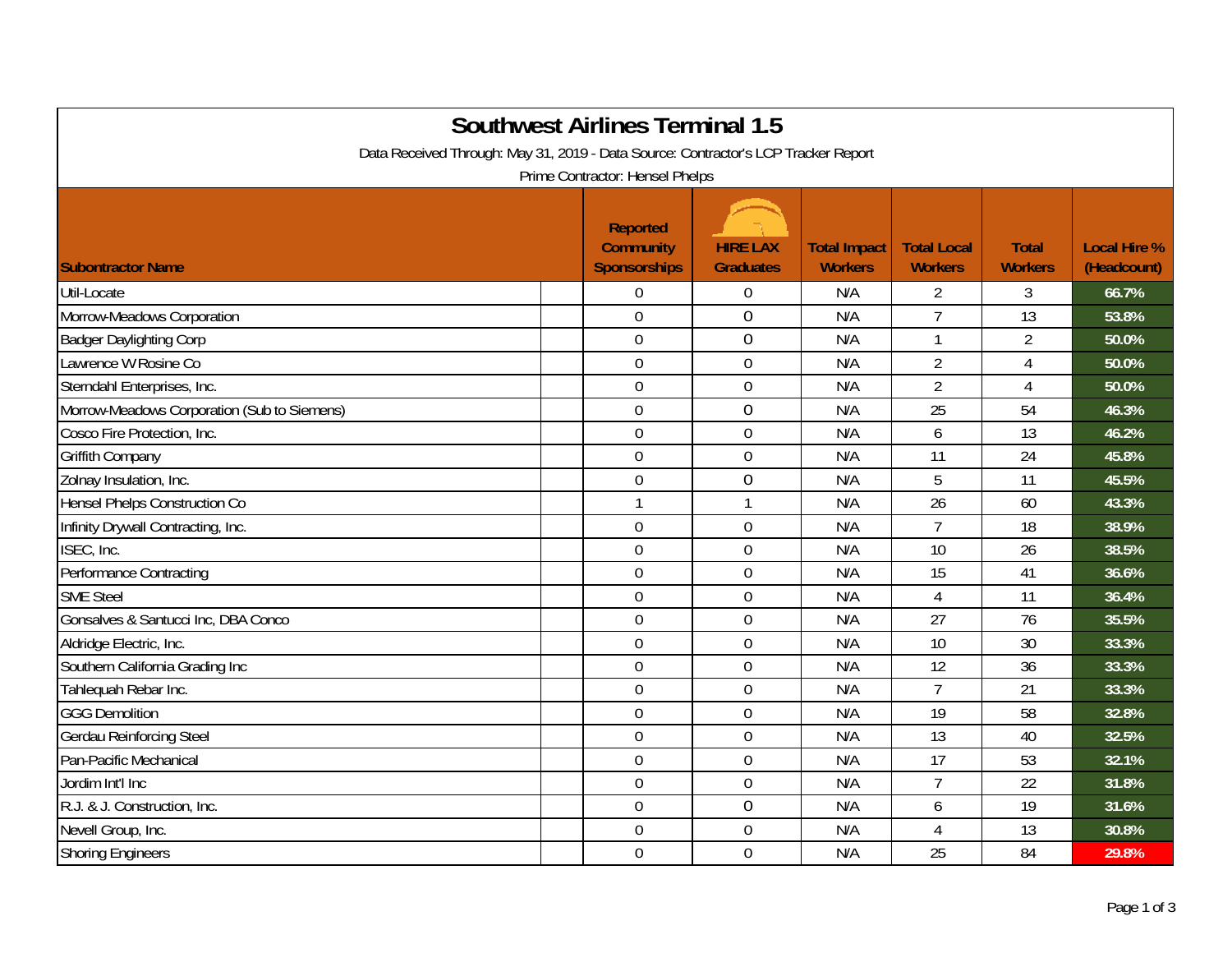| <b>Southwest Airlines Terminal 1.5</b>                                                                                |            |                                                            |                                     |                                       |                                      |                                |                                    |  |  |
|-----------------------------------------------------------------------------------------------------------------------|------------|------------------------------------------------------------|-------------------------------------|---------------------------------------|--------------------------------------|--------------------------------|------------------------------------|--|--|
| Data Received Through: May 31, 2019 - Data Source: Contractor's LCP Tracker Report<br>Prime Contractor: Hensel Phelps |            |                                                            |                                     |                                       |                                      |                                |                                    |  |  |
| <b>Subontractor Name</b>                                                                                              |            | <b>Reported</b><br><b>Community</b><br><b>Sponsorships</b> | <b>HIRE LAX</b><br><b>Graduates</b> | <b>Total Impact</b><br><b>Workers</b> | <b>Total Local</b><br><b>Workers</b> | <b>Total</b><br><b>Workers</b> | <b>Local Hire %</b><br>(Headcount) |  |  |
| <b>Comet Electric</b>                                                                                                 |            | $\overline{0}$                                             | $\overline{0}$                      | N/A                                   | $\overline{2}$                       | $\overline{7}$                 | 28.6%                              |  |  |
| Rebar Engineering Inc.                                                                                                |            | $\overline{0}$                                             | $\overline{0}$                      | N/A                                   | 4                                    | 14                             | 28.6%                              |  |  |
| Murray Company                                                                                                        |            | $\overline{0}$                                             | $\mathbf 0$                         | N/A                                   | 10                                   | 36                             | 27.8%                              |  |  |
| Saddleback Waterproofing                                                                                              |            | $\overline{0}$                                             | $\boldsymbol{0}$                    | N/A                                   | 5                                    | 18                             | 27.8%                              |  |  |
| Rosendin Electric                                                                                                     |            | $\overline{0}$                                             | $\mathbf 0$                         | N/A                                   | 8                                    | 30                             | 26.7%                              |  |  |
| NorCal Pipeline Services, Inc.                                                                                        |            | $\overline{0}$                                             | $\mathbf 0$                         | N/A                                   | 5                                    | 19                             | 26.3%                              |  |  |
| Corradini Corp                                                                                                        |            | $\mathbf 0$                                                | $\boldsymbol{0}$                    | N/A                                   | $\overline{2}$                       | 8                              | 25.0%                              |  |  |
| <b>Elljay Acoustics</b>                                                                                               |            | $\overline{0}$                                             | $\mathbf{0}$                        | N/A                                   | 1                                    | 4                              | 25.0%                              |  |  |
| Mike Zarp, Inc.                                                                                                       |            | $\overline{0}$                                             | $\mathbf 0$                         | N/A                                   | $\overline{2}$                       | 8                              | 25.0%                              |  |  |
| Centerline Concrete Cutting                                                                                           |            | $\mathbf 0$                                                | $\boldsymbol{0}$                    | N/A                                   | $\mathbf{1}$                         | 5                              | 20.0%                              |  |  |
| <b>DSM Construction, Inc.</b>                                                                                         |            | $\overline{0}$                                             | $\mathbf 0$                         | N/A                                   | $\mathbf 1$                          | 5                              | 20.0%                              |  |  |
| Anning Johnson Company                                                                                                | <b>NEW</b> | $\overline{0}$                                             | $\mathbf 0$                         | N/A                                   | $\mathbf{1}$                         | 6                              | 16.7%                              |  |  |
| Johnson & Turner Painting Co Inc.                                                                                     |            | $\mathbf 0$                                                | $\mathbf 0$                         | N/A                                   | $\mathbf{1}$                         | 8                              | 12.5%                              |  |  |
| <b>Commecial Scaffolding of CA</b>                                                                                    |            | $\mathbf 0$                                                | $\mathbf 0$                         | N/A                                   | $\overline{2}$                       | 18                             | 11.1%                              |  |  |
| Underground Construction Co Inc                                                                                       |            | $\overline{0}$                                             | $\overline{0}$                      | N/A                                   | $\overline{2}$                       | 19                             | 10.5%                              |  |  |
| Mr. Crane, Inc.                                                                                                       |            | $\mathbf 0$                                                | $\boldsymbol{0}$                    | N/A                                   | $\mathbf 1$                          | 27                             | 3.7%                               |  |  |
| Bill Carr Surveys, Inc.                                                                                               |            | $\mathbf 0$                                                | $\boldsymbol{0}$                    | N/A                                   | $\mathbf 0$                          | $\overline{2}$                 | 0.0%                               |  |  |
| Concrete Coring Company (sub to Griffith)                                                                             |            | $\overline{0}$                                             | $\mathbf 0$                         | N/A                                   | $\overline{0}$                       | $\overline{2}$                 | 0.0%                               |  |  |
| Connor Concrete Cutting and Coring                                                                                    |            | $\mathbf 0$                                                | $\overline{0}$                      | N/A                                   | $\overline{0}$                       | 6                              | 0.0%                               |  |  |
| Davidson Concrete Cutting, Inc.                                                                                       |            | $\overline{0}$                                             | $\mathbf 0$                         | N/A                                   | $\overline{0}$                       | $\mathbf{1}$                   | 0.0%                               |  |  |
| Savala Equipment Company, Inc. dba Savala Equipment Rentals                                                           |            | $\overline{0}$                                             | $\overline{0}$                      | N/A                                   | $\Omega$                             | $\overline{4}$                 | 0.0%                               |  |  |
| West Coast Fire Stopping                                                                                              |            | $\overline{0}$                                             | $\overline{0}$                      | N/A                                   | $\overline{0}$                       | $\overline{2}$                 | 0.0%                               |  |  |
| WMB & Associates, Inc.                                                                                                |            | $\mathbf 0$                                                | $\mathbf 0$                         | N/A                                   | $\overline{0}$                       | $\overline{2}$                 | 0.0%                               |  |  |
|                                                                                                                       |            | 1                                                          | $\mathbf{1}$                        | $\bf{0}$                              | 318                                  | 987                            | 32.2%                              |  |  |